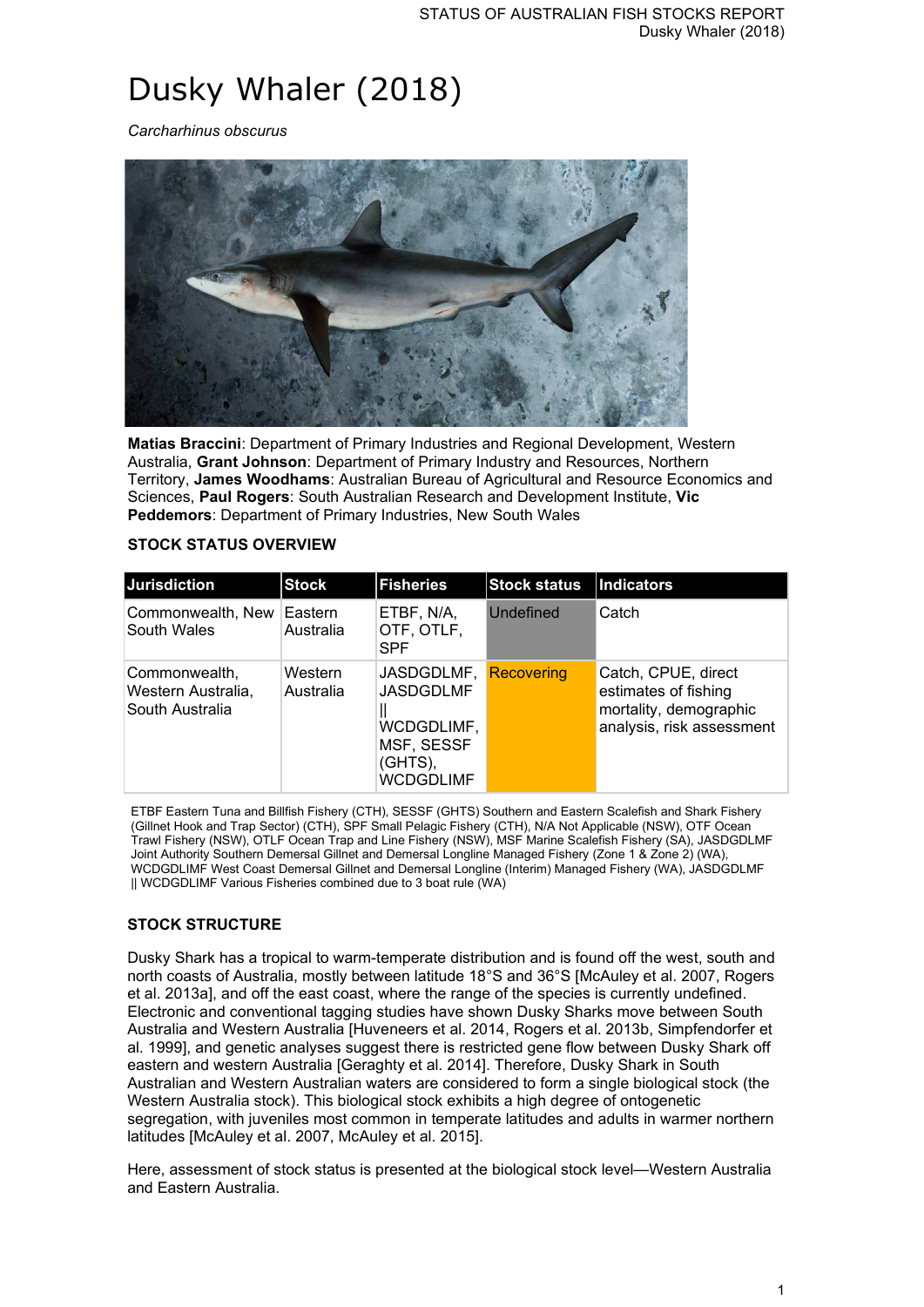### **STOCK STATUS**

**Eastern Australia** Dusky Shark is taken as a non-target species by Commonwealth fishers in the Eastern Tuna and Billfish Fishery (ETBF). Biological stock status has not been assessed in the ETBF, but the species has been considered using ecological risk assessment methods and found to be at medium risk [AFMA 2018]. Catches in the ETBF have averaged around 2.3 tonnes (t) over the last 10 years. The species is also taken in the Gillnet Hook and Trap Sector (GHTS) of the Southern and Eastern Scalefish and Shark Fishery (SESSF), with catches averaging around 1.7 t over the last eight years.

> In Queensland, species-specific reporting of Dusky Sharks only commenced in 2009 and only for a sub-component of the Queensland East Coast Inshore Net Fishery. The reported harvest since this time has averaged about 2 t per year.

In New South Wales, Dusky Shark, was not identified and reported at the species level in commercial catch logbooks until 2009. Observer data indicate that whaler sharks represent the second highest shark species catch in the New South Wales Ocean Trap and Line Fishery (15 per cent of overall catch) [Macbeth at al. 2009]. During the period under consideration, around 1.88 t of Dusky Shark was landed in New South Wales. A catch of around 1 t was reported by the New South Wales Shark Meshing Program. Insufficient information is currently available to determine status for any of the whaler shark species in New South Wales, including Dusky Shark [Rowling et al. 2010].

On the basis of the evidence provided above, the Eastern Australia biological stock is classified as an **undefined stock**.

**Western Australia** The cross-jurisdictional Western Australia Dusky Shark stock has components in waters of the Commonwealth, Western Australia and South Australia. This biological stock is most abundant in waters between north-west and southern Western Australia (to longitude 120°E). The carcharhinid species composition in the South Australian State-managed commercial Marine Scalefish Fishery (MSF) is not resolved in log-books. Onboard sampling showed carcharhind catches by the MSF largely comprised juvenile Bronze Whalers (C. brachyurus), with juvenile Dusky Sharks (900–3 000 mm total length) representing < 10 per cent of landings [Rogers et al. 2013a, SARDI unpublished data]. Hence, no catch data are provided in this assessment year. Presence of Dusky Shark in catches in South Australian waters is seasonally and spatially variable [Jones 2008, Rogers et al. 2013a]. Given that this stock's primary distribution is off the south-west coast and that Western Australian catches have historically been several times higher than those in the other jurisdictions, the status of this biological stock is largely determined from the Western Australia stock assessment.

> Catches of Dusky Shark in Western Australia's Joint Authority Southern Demersal Gillnet and Demersal Longline Managed Fishery, and the West Coast Demersal Gillnet and Demersal Longline Fishery have historically consisted of neonate (young of the year) and one–two year old sharks. Collectively, these age classes accounted for 89 per cent of the observed catch during the 1990s [McAuley and Simpfendorfer 2003, Simpfendorfer et al. 2002]. The status of this stock has been assessed using demographic modelling techniques, fishing mortality rates estimated from a tagging study in the 1990s, and contemporary catch and catch per unit effort () data [McAuley et al. 2007, Simpfendorfer 2010]. The most recent assessment in 2005 confirmed that recorded catches of young juvenile sharks in the target fisheries have been sustainable since the mid-1990s. However, the assessment model also predicted that very low levels of fishing mortality (1–2 per cent per year) applied to sharks older than 10 years would result in recruitment overfishing [McAuley et al. 2007]. Previous assessments therefore concluded that the declining trend observed in the effective Dusky Shark CPUE series between the mid-1990s and 2004–05 indicated that breeding biomass had been gradually depleted by low, but poorly quantified, levels of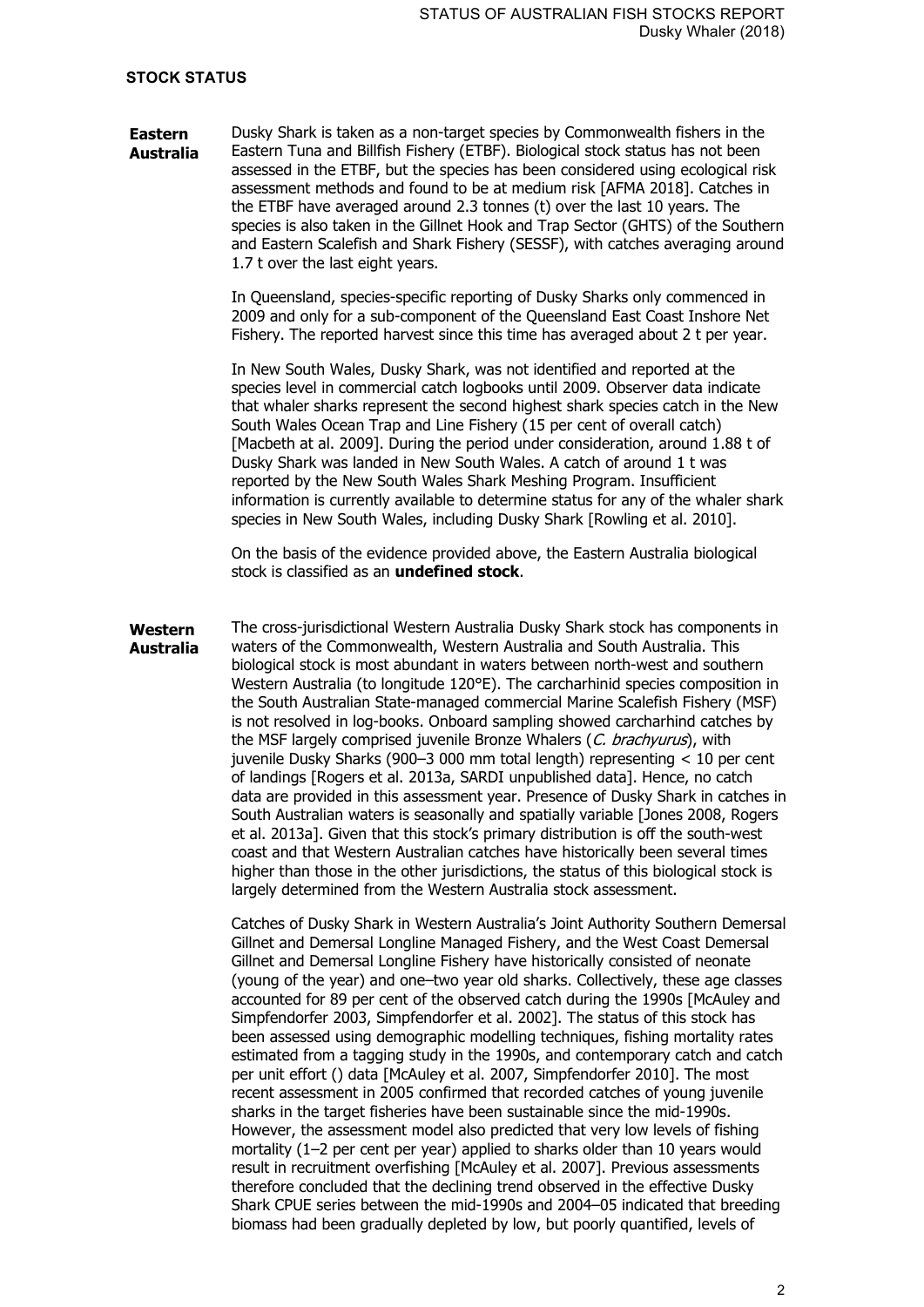extraneous fishing mortality, including fisheries operating in other jurisdictions [Marshall et al. 2016, McAuley et al. 2015, Jones 2008, Rogers et al. 2013a]. The above evidence indicates that this stock was likely to be depleted and recruitment impaired. As a result, comprehensive measures to mitigate cryptic mortality of older Dusky Sharks within all Western Australian managed commercial fisheries, and to reduce catches of juveniles to below the levels determined to be sustainable in the mid-1990s, have been introduced since 2006–07. An increasing trend in the effective CPUE from 2006–12, suggests improved recruitment rates and a recovering stock [McAuley et al. 2015], indicating that current management arrangements are suitably precautionary to ensure that the biological stock continues to recover [McAuley et al. 2015].

Recently, a stock assessment was conducted based on a risk-based weight of evidence approach using all available lines of evidence, including simulated biomass trajectories derived from a combination of demographic modelling and catch-only stock reduction analysis [Braccini et al. in prep.]. This assessment estimated a "Medium" current risk level for the Dusky Shark stock, with 46 per cent, 73 per cent and 100 per cent of the simulated current (2015–16) relative total biomass trajectories being above the target, threshold and limit biomass reference points, respectively [Braccini et al. in prep.].

The above evidence indicates that the current level of fishing mortality should allow the stock to recover from its recruitment impaired state.

On the basis of the evidence provided above, the Western Australia biological stock is classified as a **recovering stock**.

## **BIOLOGY**

**Dusky Shark biology** [Geraghty et al. 2013, McAuley et al. 2007, Simpfendorfer et al. 2002]

| Species       | <b>Longevity / Maximum Size</b>                                                     | Maturity (50 per cent)               |
|---------------|-------------------------------------------------------------------------------------|--------------------------------------|
| ∣Dusky Whaler | Females > 40 years, 2 890<br>∣mm FL Males > 32 years, 3<br>560 mm TL (~2 920 mm FL) | Females 27–35 vears,<br>12 540 mm FL |

## **DISTRIBUTION**

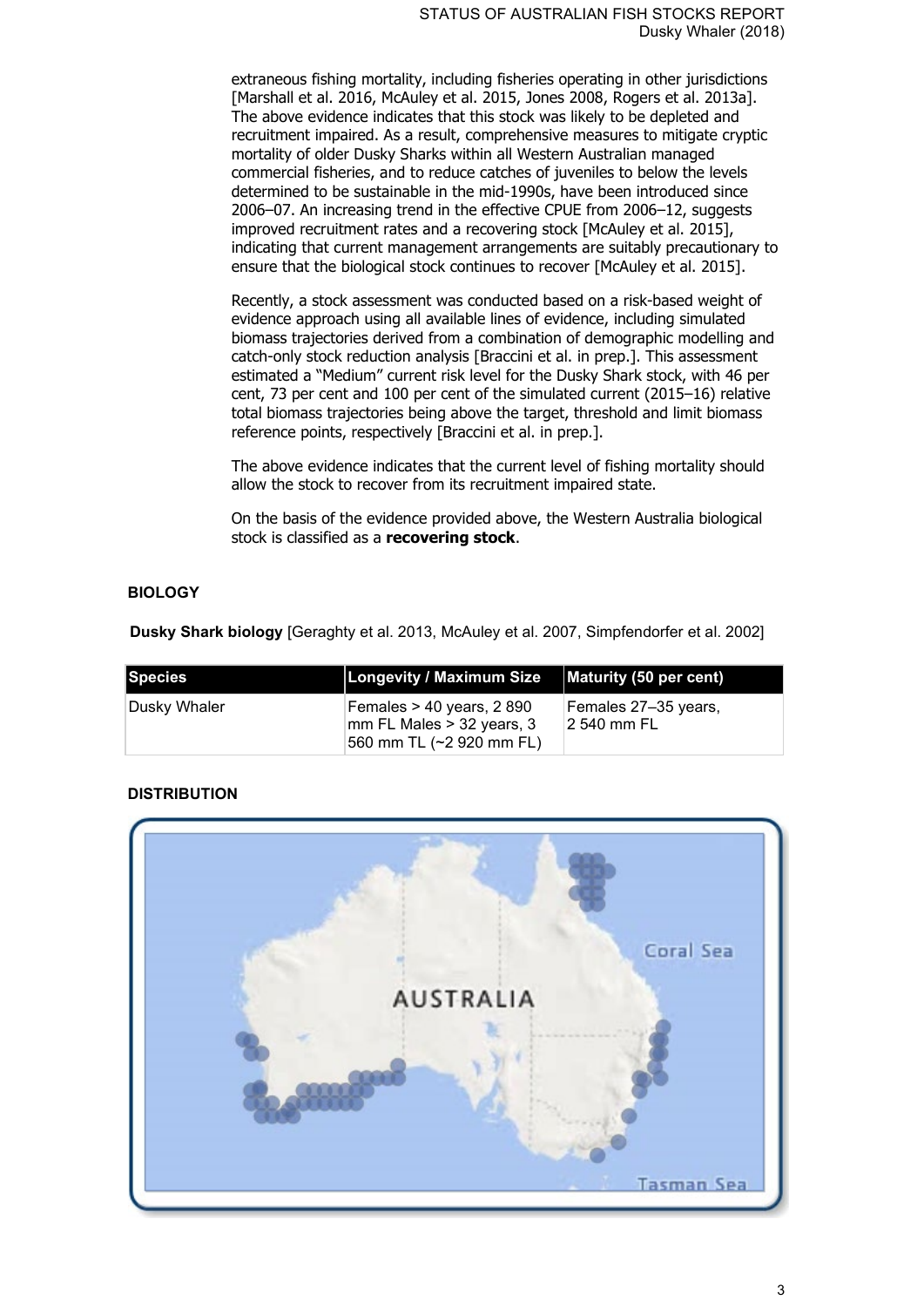Distribution of reported commercial catch of Dusky Shark

| <b>Commercial</b><br><b>Catch Methods</b> | <b>Commonwealth New South</b> | <b>Wales</b> | <b>South</b><br><b>Australia</b> | <b>Western</b><br><b>Australia</b> |
|-------------------------------------------|-------------------------------|--------------|----------------------------------|------------------------------------|
| <b>Demersal Gillnet</b>                   |                               |              |                                  |                                    |
| <b>Demersal Longline</b>                  | $\checkmark$                  | $\checkmark$ |                                  |                                    |
| <b>Dropline</b>                           | $\checkmark$                  |              |                                  |                                    |
| <b>Gillnet</b>                            |                               |              |                                  | $\checkmark$                       |
| <b>Longline</b><br>(Unspecified)          |                               |              |                                  |                                    |
| <b>Midwater Trawl</b>                     | $\checkmark$                  |              |                                  |                                    |
| <b>Otter Trawl</b>                        |                               | $\checkmark$ |                                  |                                    |
| <b>Pelagic Longline</b>                   | $\checkmark$                  |              |                                  |                                    |
| <b>Rod and reel</b>                       | $\checkmark$                  |              |                                  |                                    |
| <b>Setline</b>                            |                               | $\checkmark$ |                                  |                                    |
| <b>Unspecified</b>                        |                               |              |                                  |                                    |

# **TABLES**

| <b>Fishing methods</b>               |                               |              |                                  |                                    |
|--------------------------------------|-------------------------------|--------------|----------------------------------|------------------------------------|
|                                      | <b>Commonwealth New South</b> | <b>Wales</b> | <b>South</b><br><b>Australia</b> | <b>Western</b><br><b>Australia</b> |
| <b>Commercial</b>                    |                               |              |                                  |                                    |
| <b>Demersal</b><br><b>Gillnet</b>    | $\checkmark$                  |              |                                  |                                    |
| <b>Demersal</b><br><b>Longline</b>   |                               | $\checkmark$ |                                  |                                    |
| <b>Gillnet</b>                       |                               |              |                                  | $\checkmark$                       |
| <b>Longline</b><br>(Unspecifie<br>d) |                               |              |                                  | $\checkmark$                       |
| <b>Midwater</b><br><b>Trawl</b>      | $\checkmark$                  |              |                                  |                                    |
| <b>Otter Trawl</b>                   |                               | $\checkmark$ |                                  |                                    |
| <b>Pelagic</b><br><b>Longline</b>    | $\checkmark$                  |              |                                  |                                    |
| <b>Setline</b>                       |                               | $\checkmark$ |                                  |                                    |
| <b>Unspecified</b>                   |                               | $\checkmark$ | $\checkmark$                     | $\checkmark$                       |
| <b>Recreational</b>                  |                               |              |                                  |                                    |
| <b>Hook and Line</b>                 |                               | $\checkmark$ | $\checkmark$                     | $\checkmark$                       |
| п                                    |                               |              |                                  |                                    |

| <b>Management</b><br><b>Methods</b> |                                  |                                  |                             |
|-------------------------------------|----------------------------------|----------------------------------|-----------------------------|
|                                     | <b>New South</b><br><b>Wales</b> | <b>South</b><br><b>Australia</b> | Western<br><b>Australia</b> |
| <b>Commercial</b>                   |                                  |                                  |                             |
| <b>Effort limits</b>                |                                  |                                  |                             |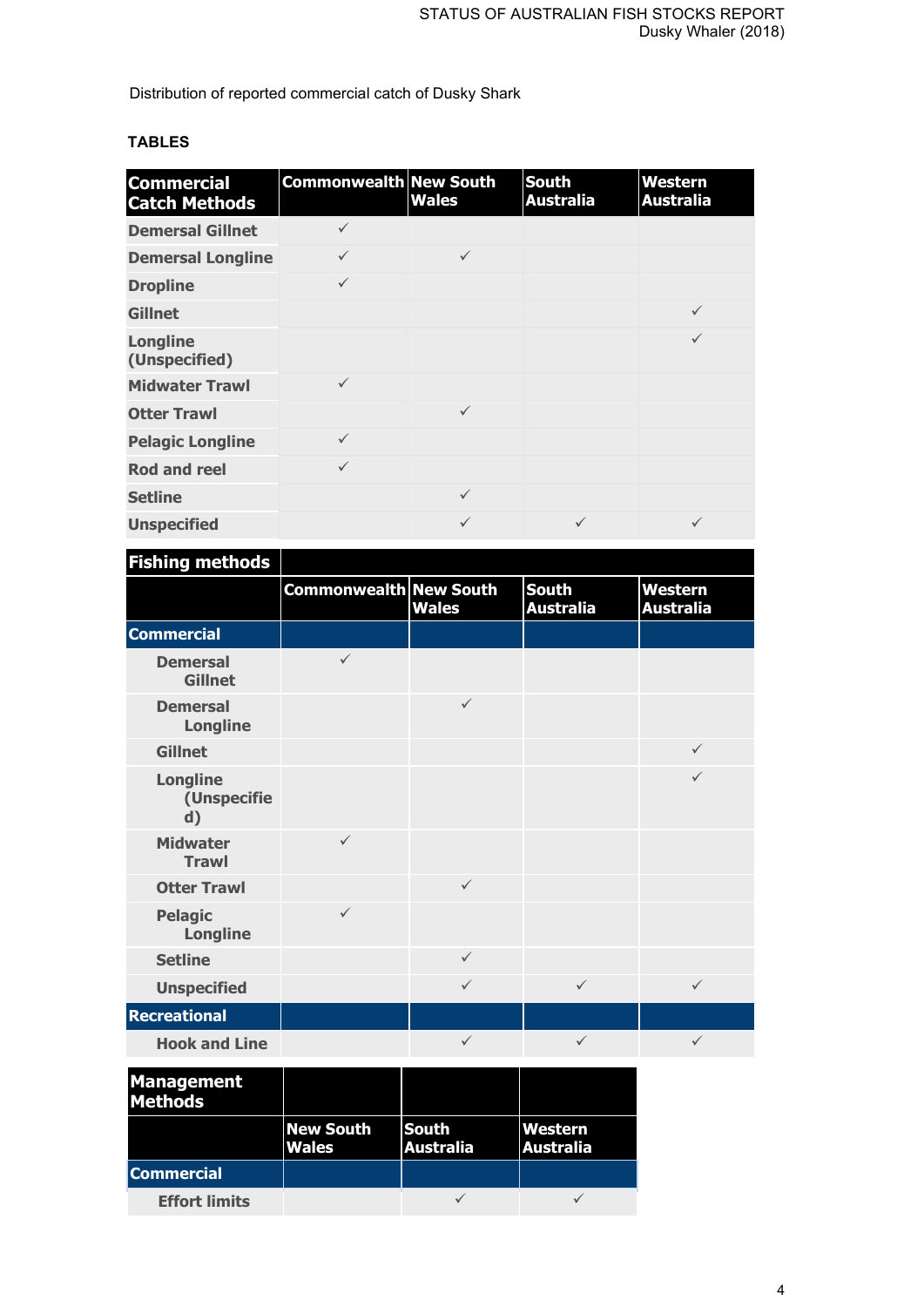| Gear<br>restrictions                                                                      | $\checkmark$ | $\checkmark$ | $\checkmark$ |
|-------------------------------------------------------------------------------------------|--------------|--------------|--------------|
| <b>Limited entry</b>                                                                      | $\checkmark$ | ✓            | $\checkmark$ |
| <b>Maximum size</b><br>limit                                                              |              |              | $\checkmark$ |
| <b>Possession</b><br>limit                                                                |              |              | $\checkmark$ |
| <b>Processing</b><br>restrictions                                                         |              | $\checkmark$ | $\checkmark$ |
| <b>Spatial</b><br>closures                                                                | $\checkmark$ | ✓            | $\checkmark$ |
| <b>Indigenous</b>                                                                         |              |              |              |
| <b>Bag limits</b>                                                                         | $\checkmark$ | $\checkmark$ |              |
| Gear<br>restrictions                                                                      |              | $\checkmark$ |              |
| <b>Native Title</b>                                                                       | $\checkmark$ |              |              |
| <b>Section 37</b><br>(1d)(3)(9),<br><b>Aboriginal</b><br>cultural<br>fishing<br>authority | $\checkmark$ |              |              |
| <b>Recreational</b>                                                                       |              |              |              |
| <b>Bag and</b><br>possession<br><b>limits</b>                                             |              |              | $\checkmark$ |
| <b>Bag limits</b>                                                                         | $\checkmark$ | $\checkmark$ | $\checkmark$ |
| <b>Gear</b><br>restrictions                                                               |              | $\checkmark$ |              |
| <b>Licence</b>                                                                            |              |              | $\checkmark$ |
| <b>Size limit</b>                                                                         |              |              | $\checkmark$ |
| <b>Spatial</b><br>closures                                                                |              |              | $\checkmark$ |

| ٠ | ٧<br>ш | v<br>ı |  | . . |  |
|---|--------|--------|--|-----|--|

| Active Vessels |                                                                                                          |                                 |                                      |                                         |
|----------------|----------------------------------------------------------------------------------------------------------|---------------------------------|--------------------------------------|-----------------------------------------|
|                | <b>Commonwealth New South</b>                                                                            | <b>Wales</b>                    | <b>South</b><br>Australia            | <b>Western</b><br><b>Australia</b>      |
|                | 26 Vessels in<br>ETBF, 1 Vessels<br>in SESSF (GHTS), OTLF,<br>1 Vessels in SPF,<br>2 Vessels in<br>WTBF, | 8 Fishing<br><b>Business in</b> | 103 in MSF, 0<br>Licences in<br>MSF, | -14 in<br>JASDGDLMF, 5<br>in WCDGDLIMF, |

**ETBF** Eastern Tuna and Billfish Fishery(CTH)

**The Second** 

**SESSF (GHTS)** Southern and Eastern Scalefish and Shark Fishery (Gillnet Hook and Trap Sector)(CTH)

**SPF** Small Pelagic Fishery(CTH)

**WTBF** Western Tuna Billfish Fishery(CTH)

**OTLF** Ocean Trap and Line Fishery(NSW)

**MSF** Marine Scalefish Fishery(SA)

**JASDGDLMF** Joint Authority Southern Demersal Gillnet and Demersal Longline Managed Fishery (Zone 1 & Zone 2)(WA)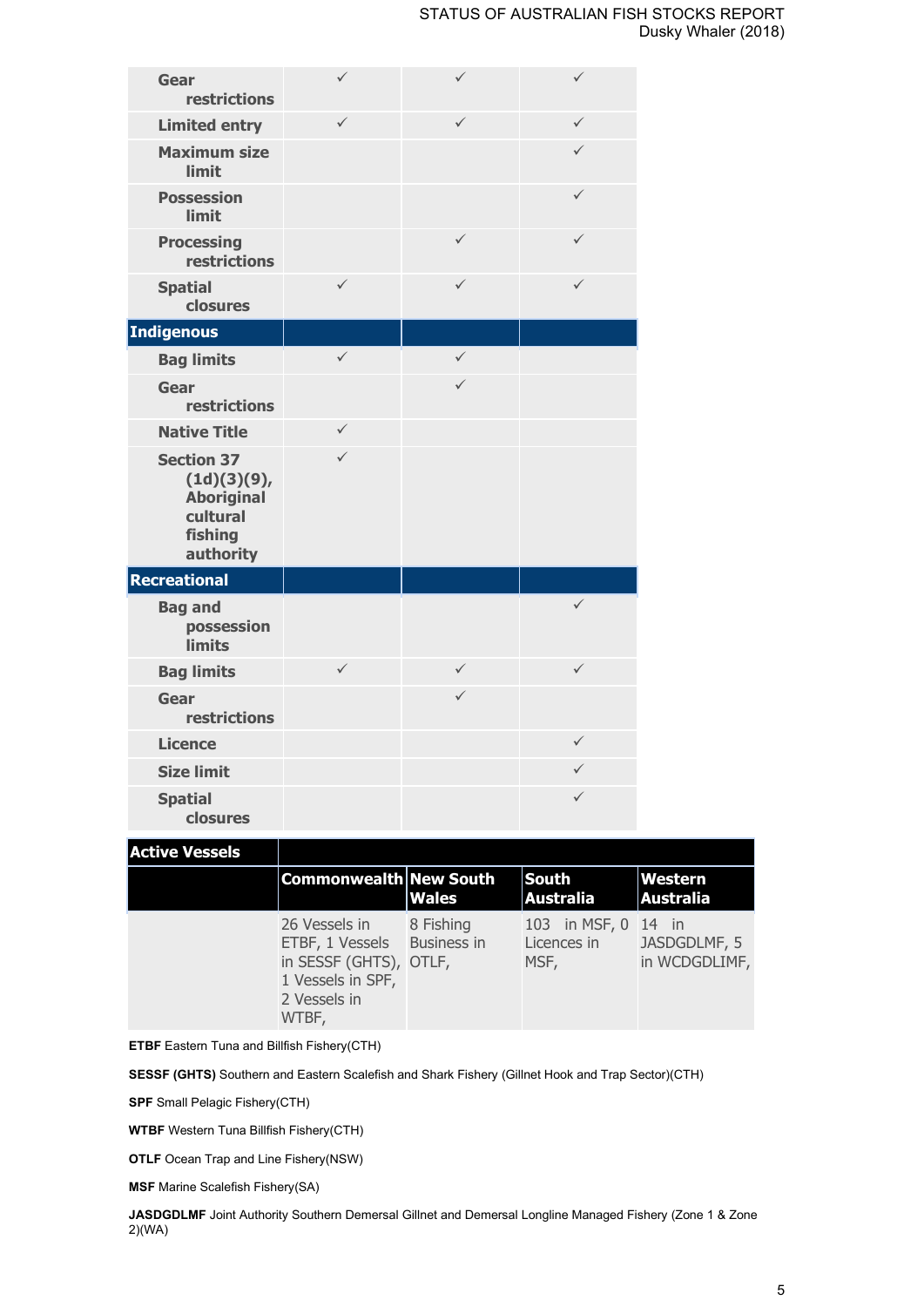**WCDGDLIMF** West Coast Demersal Gillnet and Demersal Longline (Interim) Managed Fishery(WA)

| Catch               |                                                               |                                                                                        |                                                |                                                                                                                  |
|---------------------|---------------------------------------------------------------|----------------------------------------------------------------------------------------|------------------------------------------------|------------------------------------------------------------------------------------------------------------------|
|                     | <b>Commonwealth New South</b>                                 | <b>Wales</b>                                                                           | <b>South</b><br><b>Australia</b>               | Western<br><b>Australia</b>                                                                                      |
| <b>Commercial</b>   | 2.298t in ETBF,<br>0.09t in SESSF<br>(GHTS), 0.16t in<br>SPF, | 1.059t in N/A,                                                                         |                                                | 153,621t in<br><b>JASDGDLMF   </b><br>WCDGDLIMF,                                                                 |
| Indigenous          | Unknown                                                       | Unknown                                                                                | Unknown                                        | Undetermined<br>but likely to be<br>negligible                                                                   |
| <b>Recreational</b> | Unknown                                                       | Shore-based<br>catches are<br>undetermined<br>but consist<br>primarily of<br>juveniles | Undetermined<br>but likely to be<br>negligible | $<$ 10 t of whaler<br>sharks caught<br>from boats is<br>retained, shore-<br>based catches<br>are<br>undetermined |

ETBF Eastern Tuna and Billfish Fishery (CTH), SESSF (GHTS) Southern and Eastern Scalefish and Shark Fishery (Gillnet Hook and Trap Sector) (CTH), SPF Small Pelagic Fishery (CTH), N/A Not Applicable (NSW), OTF Ocean Trawl Fishery (NSW), OTLF Ocean Trap and Line Fishery (NSW), MSF Marine Scalefish Fishery (SA), JASDGDLMF Joint Authority Southern Demersal Gillnet and Demersal Longline Managed Fishery (Zone 1 & Zone 2) (WA), WCDGDLIMF West Coast Demersal Gillnet and Demersal Longline (Interim) Managed Fishery (WA), JASDGDLMF || WCDGDLIMF Various Fisheries combined due to 3 boat rule (WA),

**Commercial (catch)** Western Australian (state) and Eastern Australia biological stock is for Dusky Shark only. However, South Australian catches are reported as undifferentiated whaler sharks and are therefore not presented.

**Commonwealth – Recreational** The Australian Government does not manage recreational fishing in Commonwealth waters. Recreational fishing in Commonwealth waters is managed by the state or territory immediately adjacent to those waters, under its management regulations.

**Commonwealth – Indigenous** The Australian Government does not manage non-commercial Indigenous fishing in Commonwealth waters, with the exception of the Torres Strait. In general, non-commercial Indigenous fishing in Commonwealth waters is managed by the state or territory immediately adjacent to those waters.

**Western Australia – Recreational (Management Methods)** A recreational fishing from boat licence is required for recreational fishing from a powered vessel in Western Australia.

**New South Wales** commercial fisheries with less than seven active fishers are not presented due to the Privacy Act.

**New South Wales – Commercial (catch)** For the Ocean Trap and Line Fishery (New South Wales), only one business reported sufficient catch to suggest targeting.

**New South Wales – Indigenous (Management Methods)** (a) Aboriginal Cultural Fishing Interim Access Arrangement—allows an Indigenous fisher in New South Wales to take in excess of a recreational bag limit in certain circumstances; for example, if they are doing so to provide fish to other community members who cannot harvest for themselves; (b) The Aboriginal cultural fishing authority is the authority that Indigenous persons can apply to take catches outside the recreational limits under the *Fisheries Management Act 1994* (NSW), Section 37 (1d)(3)(9), Aboriginal cultural fishing authority; and (c) In cases where the *Native Title Act 1993* (Cth) applies fishing activity can be undertaken by the person holding native title in line with S.211 of that Act, which provides for fishing activities for the purpose of satisfying their personal, domestic or non-commercial communal needs. In managing the resource where native title has been formally recognised, the native title holders are engaged with to ensure their native title rights are respected and inform management of the State's fisheries resources.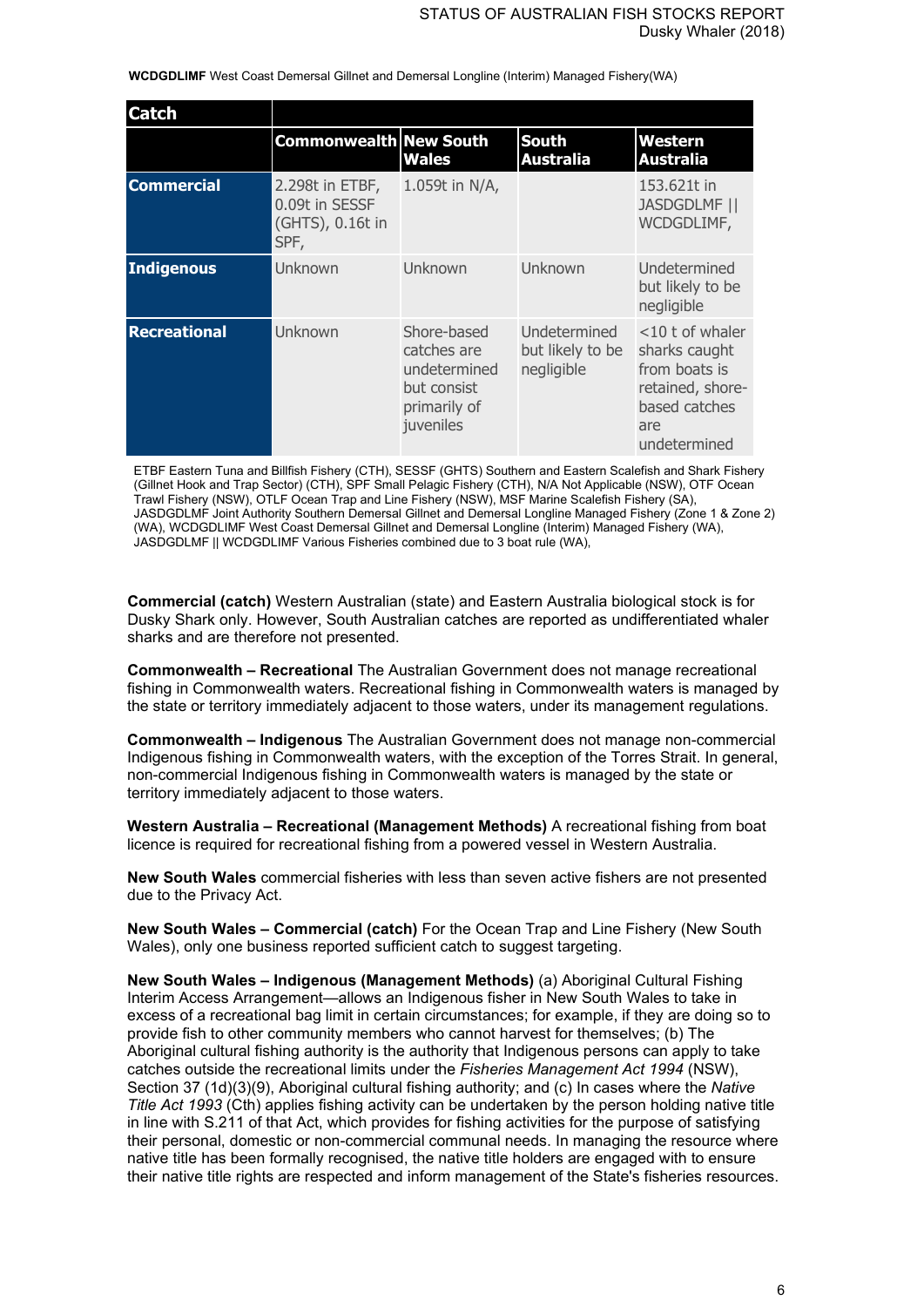## **CATCH CHART**



Commercial catches of Dusky Shark - note confidential catch not shown

## **EFFECTS OF FISHING ON THE MARINE ENVIRONMENT**

## **ENVIRONMENTAL EFFECTS on Dusky Whaler**

| <b>References</b> |                                                                                                                                                                                                                                                                                                                                                                                                                                    |
|-------------------|------------------------------------------------------------------------------------------------------------------------------------------------------------------------------------------------------------------------------------------------------------------------------------------------------------------------------------------------------------------------------------------------------------------------------------|
|                   | 1751 McAuley, RB, Simpfendorfer, CA and Hall, NG 2007, A method for evaluating the impacts of<br>fishing mortality and stochastic influences on the demography of two long-lived shark stocks,<br>ICES Journal of Marine Science, 64: 1710-1722.                                                                                                                                                                                   |
|                   | 1752 Rogers, PR, Huveneers, C, Goldsworthy SD, Cheung, WWL, Jones KG, Mitchell, JG and<br>Seuront, L 2013, Population metrics and movement of two sympatric carcharhinids: a<br>comparison of the vulnerability of pelagic sharks of the southern Australian gulfs and<br>shelves, Marine and Freshwater Research, 64: 20-30.                                                                                                      |
|                   | 1753 Huveneers, C, Rogers, P and Drew, M 2014, Monitoring shark species of conservation<br>concern within the Adelaide metropolitan and Gulf St Vincent regions, final report to the<br>Adelaide and Mount Lofty Ranges Natural Resources Management Board, South Australian<br>Research and Development Institute (Aquatic Sciences), SARDI publication F2013/000716-1,<br>SARDI research report series 754, SARDI, Adelaide, 89. |
|                   | 1754 Rogers, P, Huveneers, C, Goldsworthy, SD, Mitchell, JG and Seuront, L 2013, Broad-scale<br>movements and pelagic habitat of the Dusky Shark Carcharhinus obscurus off Southern<br>Australia determined using pop-up satellite archival tags, Fisheries and Oceanography, 22:<br>$102 - 112.$                                                                                                                                  |
|                   | 1755 Geraghty, PT, Williamson, JE, Macbeth, WG, Blower, DC, Morgan, JAT, Johnson, G,<br>Ovenden, JR and Gillings, MR 2014, Genetic structure and diversity of two highly vulnerable<br>carcharhinids in Australian waters, Endangered Species Research, 24: 45-60.                                                                                                                                                                 |
|                   | 1756 McAuley, R, Braccini, M, Newman, SJ and O'Malley, J 2015, Temperate Demersal Gillnet and<br>Demersal Longline Fisheries Status Report, in WJ Fletcher and K Santoro (eds), Status<br>Reports of the Fisheries and Aquatic Resources of Western Australia 2014/15, Western<br>Australian Department of Fisheries, Perth, 261-272.                                                                                              |
|                   | 1757 Jones, K 2008, Review of the fishery status for whaler sharks (Carcharhinus spp.) in South<br>Australian and adjacent waters, report to the Fisheries Research and Development<br>Corporation, FRDC project 2004/067, South Australian Research and Development Institute<br>(Aquatic Sciences) publication F2007/000721-1, SARDI research report series 154, SARDI,<br>Adelaide.                                             |
|                   | 1758 McAuley, R and Simpfendorfer, C 2003, Catch composition of the Western Australian<br>Temperate Demersal Gillnet and Demersal Longline fisheries, 1994-1999, Fisheries research<br>report 146, Western Australian Department of Fisheries, Perth.                                                                                                                                                                              |
|                   | 1759 Simpfendorfer, CA, McAuley, R, Chidlow, J and Unsworth, P 2002, Validated age and growth<br>of the Dusky Shark, Carcharhinus obscurus, from Western Australian waters, Marine and<br>Freshwater Research, 53: 567-573.                                                                                                                                                                                                        |